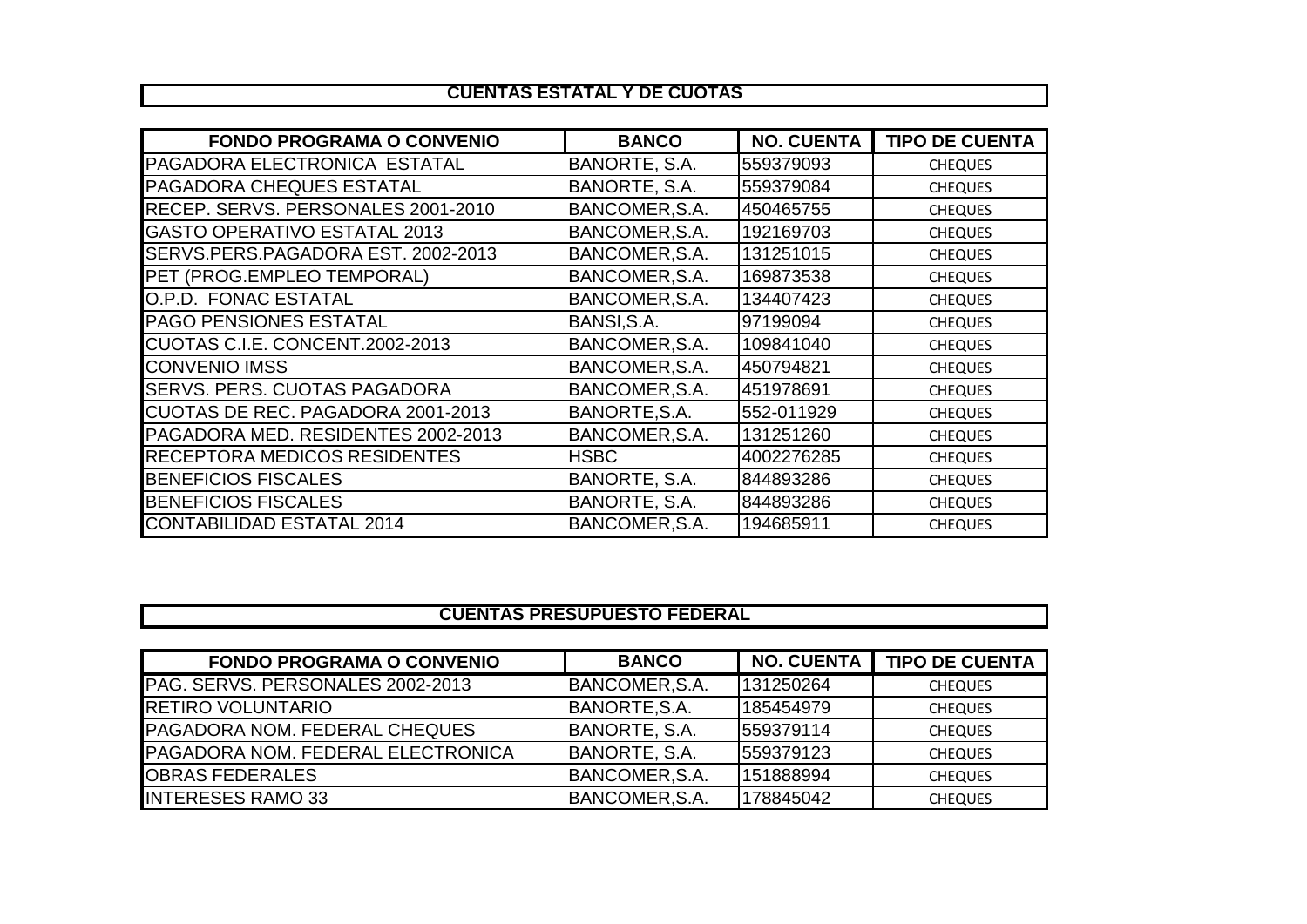| <b>IFASSA 2012 RAMO 33</b>     | <b>IBANCOMER, S.A.</b> | 1188542562 | <b>CHEQUES</b> |
|--------------------------------|------------------------|------------|----------------|
| <b>IFASSA 2013 RAMO 33</b>     | <b>IBANCOMER, S.A.</b> | 1192169681 | <b>CHEQUES</b> |
| <b>IFASSA 2014 RAMO 33</b>     | <b>IBANCOMER, S.A.</b> | 1194685679 | <b>CHEQUES</b> |
| <b>IRAMO 33 OPERATIVA 2014</b> | BANCOMER, S.A.         | 1194853881 | <b>CHEQUES</b> |

## **CUENTAS SEGURO POPULAR**

| <b>FONDO PROGRAMA O CONVENIO</b>          | <b>BANCO</b>    | <b>NO. CUENTA</b> | <b>TIPO DE CUENTA</b> |
|-------------------------------------------|-----------------|-------------------|-----------------------|
| SEGURO POPULAR RAMO 12 2003-2014          | BANCOMER, S.A.  | 137325940         | <b>CHEQUES</b>        |
| <b>PAGADORA CHEQUES PRECARIOS</b>         | BANCOMER, S.A.  | 163317374         | <b>CHEQUES</b>        |
| SEGURO POP. CONVENIO CIE 2006-2014        | BANCOMER, S.A.  | 149896325         | <b>CHEQUES</b>        |
| PAGADORA PERS. SEG. POP. 2007 - 2014      | BANCOMER, S.A.  | 154559657         | <b>CHEQUES</b>        |
| ALTA MARGINALIDAD Y/O GTOS CATASTROF.     | BANCOMER, S.A.  | 152838133         | <b>CHEQUES</b>        |
| <b>SEGURO MEDICO NUEVA GENERACION</b>     | BANCOMER, S.A.  | 159609121         | <b>CHEQUES</b>        |
| S M N G MOD. HABILID. P/LA VIDA 2011      | BANCOMER, S.A.  | 183604098         | <b>CHEQUES</b>        |
| <b>SEGURO MEDICO NVA. GENERACION 2012</b> | BANCOMER, S.A.  | 189054650         | <b>CHEQUES</b>        |
| SEGURO MEDICO SIGLO XXI 2013              | BANCOMER, S.A.  | 192169630         | <b>CHEQUES</b>        |
| SEGURO POPULAR RAMO 12 2008 -2010         | BANORTE, S.A.   | 556086158         | <b>CHEQUES</b>        |
| PAGADORA NOM. SEG. POPULAR CHEQUES        | BANORTE, S.A.   | 563822970         | <b>CHEQUES</b>        |
| PAGADORA NOM. SEG. POP. ELECTRONICA       | BANORTE, S.A.   | 563822989         | <b>CHEQUES</b>        |
| <b>SEGURO POPULAR 2011</b>                | BANORTE, S.A.   | 666674324         | <b>CHEQUES</b>        |
| <b>CUOTAS OTROS ESTADOS</b>               | BANORTE, S.A.   | 648837862         | <b>CHEQUES</b>        |
| <b>INTERESES SEGURO POPULAR</b>           | BANORTE, S.A.   | 666674333         | <b>CHEQUES</b>        |
| <b>SEGURO POPULAR 2012</b>                | BANORTE, S.A.   | 820408899         | <b>CHEQUES</b>        |
| <b>SEGURO POPULAR 2013</b>                | BANORTE, S.A.   | 859708991         | <b>CHEQUES</b>        |
| <b>CUENTA PUENTE INV.</b>                 | SANTANDER, S.A. | 65-502632169      | <b>CHEQUES</b>        |
| <b>SEGURO MEDICO SIGLO XXI 2014</b>       | BANCOMER, S.A.  | 194686063         | <b>CHEQUES</b>        |